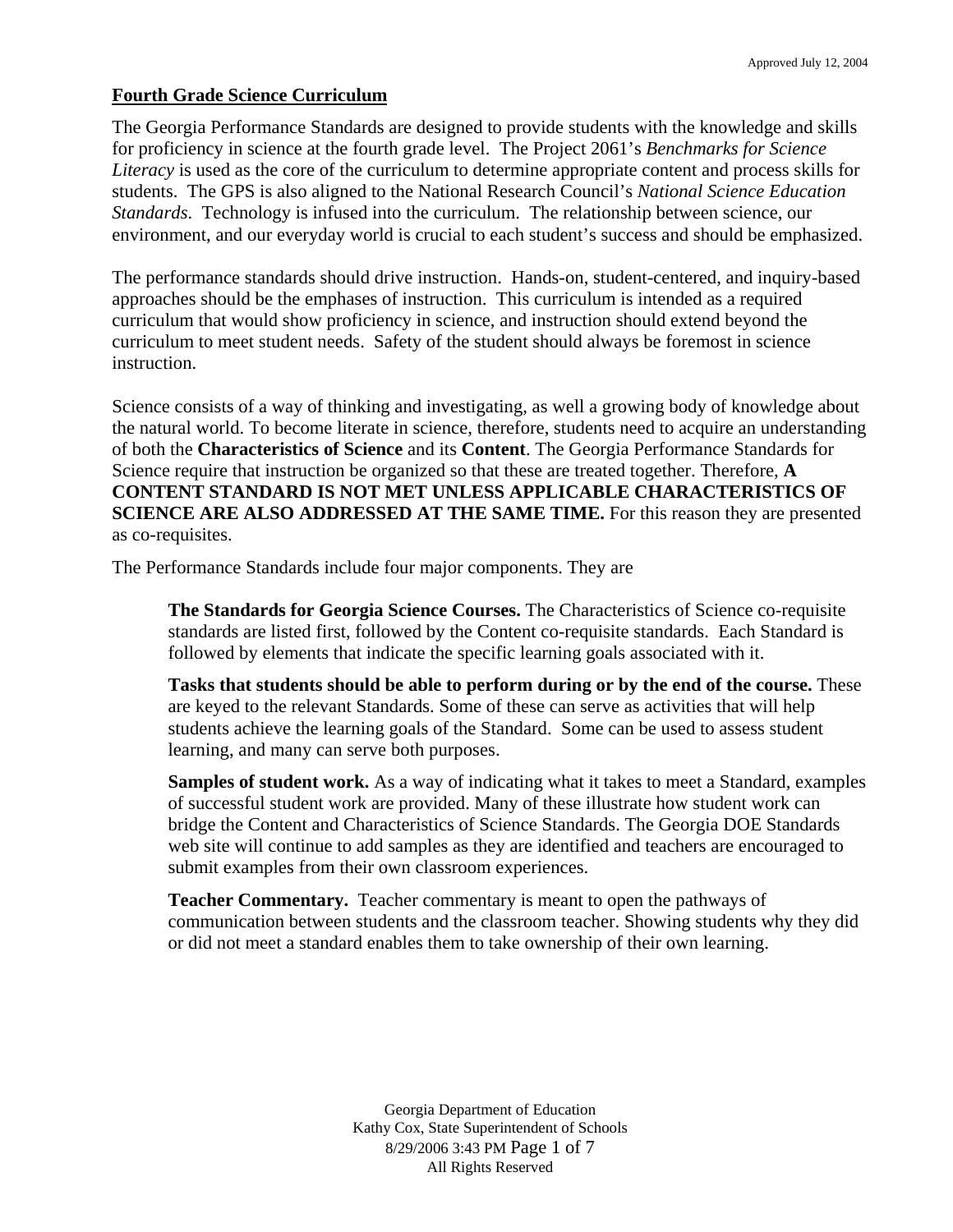Georgia Performance Science Standards-- Explanation of Coding

Characteristics of Science Standards **SKCS1 S**cience **K**indergarten **C**haracteristics of **S**cience Standard #**1**

**S8CS2 S**cience Grade **8 C**haracteristics of **S**cience Standard #**2**

**SCSh8 S**cience **C**haracteristics of **S**cience **h**igh school Standard #**8**

Content Standards **S5P3 S**cience Grade **5 P**hysical Science Standard #**3**

**S4E2 S**cience Grade **4 E**arth Science Standard #**2**

**S7L4 S**cience Grade **7 L**ife Science Standard #**4**

**SC1 S**cience **C**hemistry Standard #**1**

**SB4 S**cience **B**iology Standard #**4**

**SPS6 S**cience **P**hysical **S**cience Standard #**6**

**SP3 S**cience **P**hysics Standard #**3**

> Georgia Department of Education Kathy Cox, State Superintendent of Schools 8/29/2006 3:43 PM Page 2 of 7 All Rights Reserved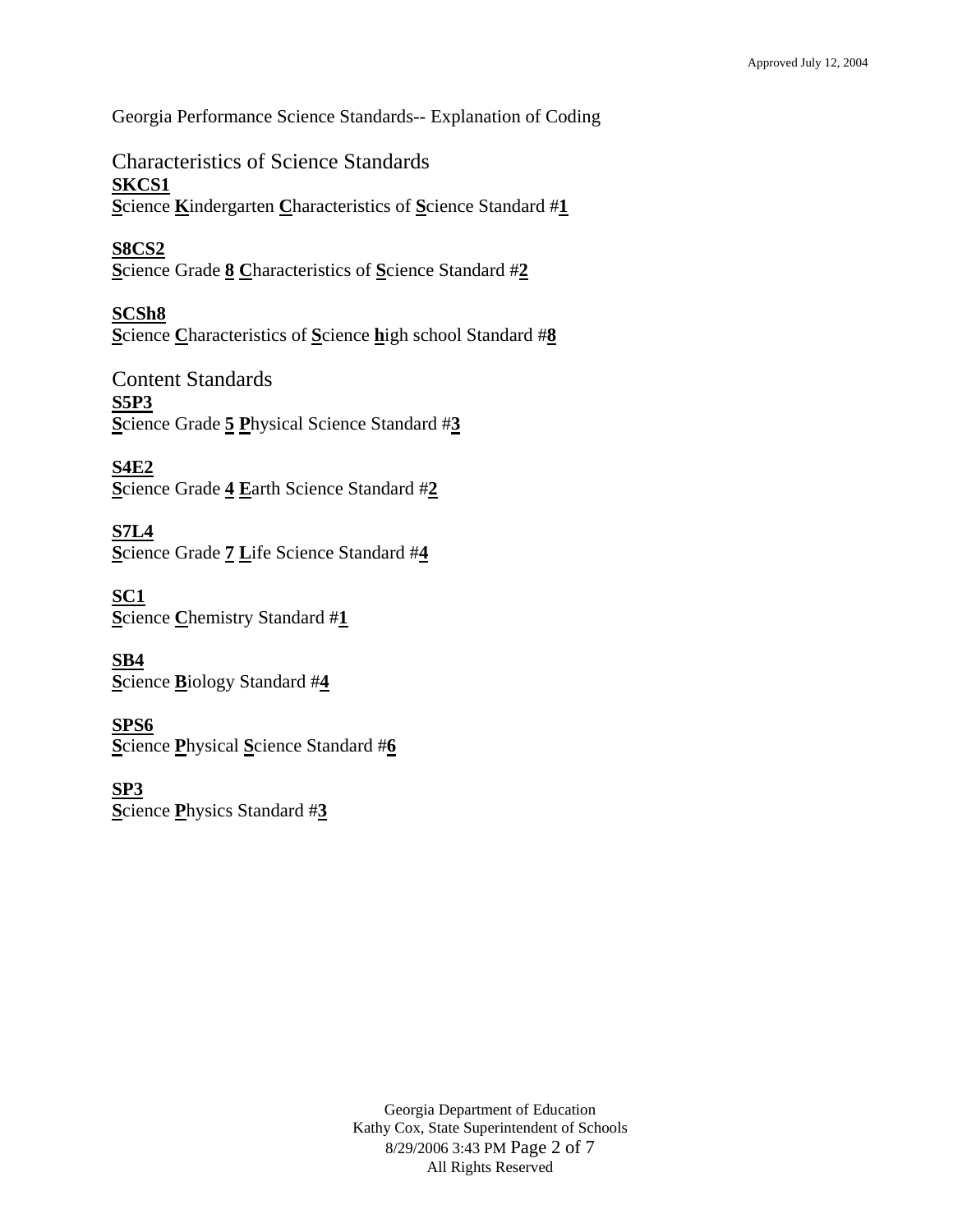**Fourth grade** students differentiate between observations and ideas. They speculate about observations they make. They add, subtract, multiply and divide whole numbers on paper, mentally, and with calculators. They list common materials for making simple mechanical constructions and for repairing things. Fourth graders use records, tables, or graphs to identify patterns of change. They write instructions and make sketches that allow others to carry out a scientific procedure. They determine whether or not a comparison is fair if conditions are different for each thing being compared. They question claims or statements made by people outside their field of expertise (such as "4 out of 5 dentists say….") Fourth graders know that safety is a fundamental concern in all experimental science and adhere to rules and guidelines to show they are responsible with materials and equipment.

### **Models**

Fourth grade students gather and interpret data. They are able to construct meaningful models that allow them to gain understanding of the natural world. Fourth grade students are active learners. They do not simply read about science; they "do" science. As a result, fourth grade students are able to differentiate observations from ideas. Students engage in investigations inside and outside the classroom.

| <b>Major Concepts/Skills:</b>                                  | <b>Concepts/Skills to Maintain:</b>           |
|----------------------------------------------------------------|-----------------------------------------------|
| <b>Earth Science</b>                                           | Habits of Mind                                |
| Stars and star patterns                                        | Asks questions that lead to investigations    |
| Solar System                                                   | Conducts simple investigations                |
| Weather—data and forecasting                                   | Uses tools for collecting data                |
| <b>Physical Science</b>                                        | Uses charts and graphs                        |
| Light                                                          | Uses data to answer questions                 |
| Sound                                                          | Writes and uses instructions                  |
| Force, mass, and motion (simple machines) Understands fairness |                                               |
| Effects of gravity                                             | Justifies reasonable answers                  |
| Life Science                                                   | Identifies patterns of change                 |
| Ecosystems                                                     | Researches for information                    |
| Food web/Food chain                                            | Understands the importance of safety concerns |
| Adaptation-survival/extinction                                 |                                               |
|                                                                |                                               |

# **Co-Requisite - Characteristics of Science**

#### **Habits of the Mind**

- **S4CS1. Students will be aware of the importance of curiosity, honesty, openness, and skepticism in science and will exhibit these traits in their own efforts to understand how the world works.** 
	- a. Keep records of investigations and observations and do not alter the records later.
	- b. Carefully distinguish observations from ideas and speculation about those observations.
	- c. Offer reasons for findings and consider reasons suggested by others.
	- d. Take responsibility for understanding the importance of being safety conscious.

Georgia Department of Education Kathy Cox, State Superintendent of Schools 8/29/2006 3:43 PM Page 3 of 7 All Rights Reserved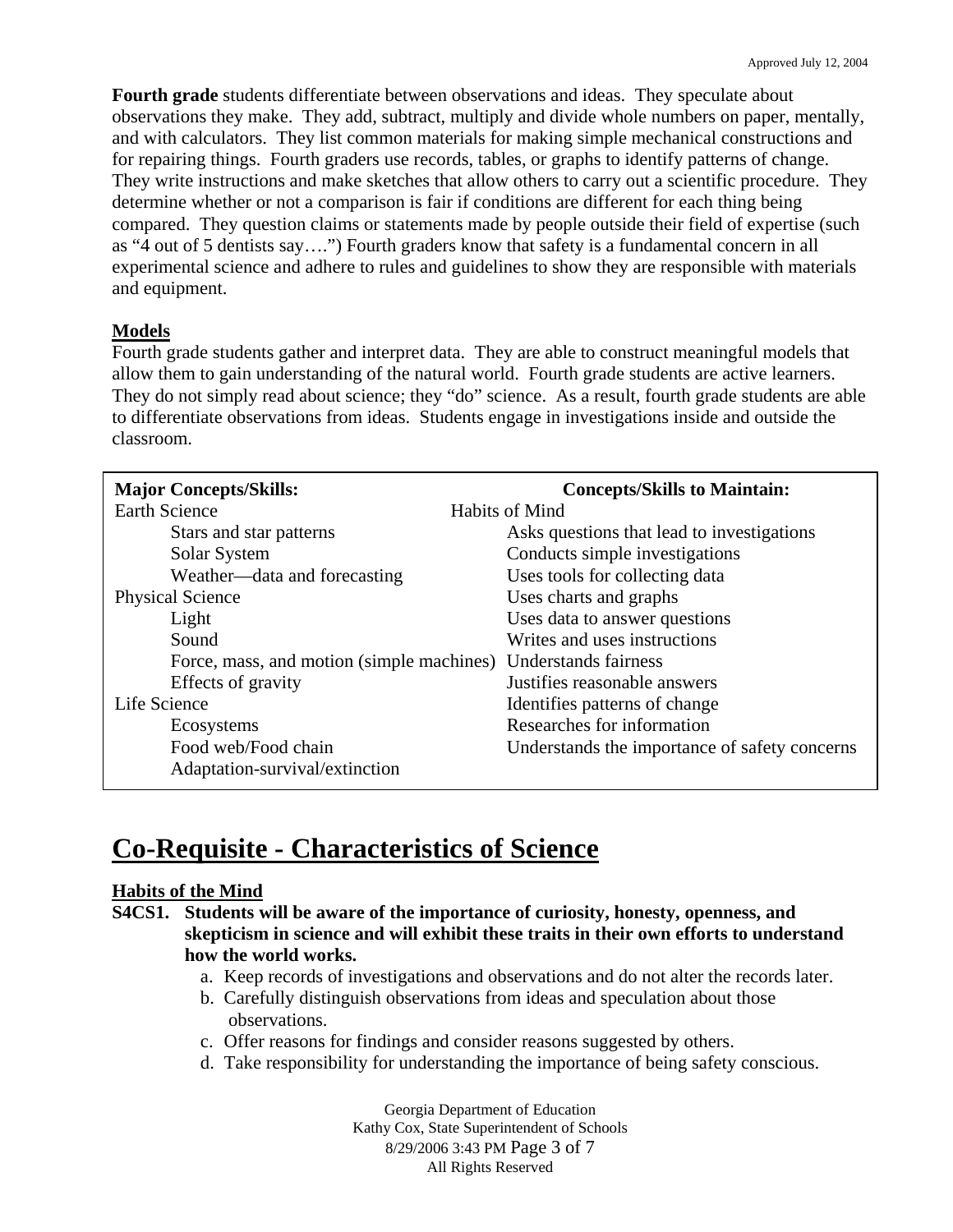## **S4CS2. Students will have the computation and estimation skills necessary for analyzing data and following scientific explanations.**

- a. Add, subtract, multiply, and divide whole numbers mentally, on paper, and with a calculator.
- b. Use fractions and decimals, and translate between decimals and commonly encountered fractions – halves, thirds, fourths, fifths, tenths, and hundredths (but not sixths, sevenths, and so on) – in scientific calculations.
- c. Judge whether measurements and computations of quantities, such as length, area, volume, weight, or time, are reasonable answers to scientific problems by comparing them to typical values.

## **S4CS3. Students will use tools and instruments for observing, measuring, and manipulating objects in scientific activities utilizing safe laboratory procedures.**

- a. Choose appropriate common materials for making simple mechanical constructions and repairing things.
- b. Measure and mix dry and liquid materials in prescribed amounts, exercising reasonable safety.
- c. Use computers, cameras and recording devices for capturing information.
- d. Identify and practice accepted safety procedures in manipulating science materials and equipment.

## **S4CS4. Students will use ideas of system, model, change, and scale in exploring scientific and technological matters.**

- a. Observe and describe how parts influence one another in things with many parts.
- b. Use geometric figures, number sequences, graphs, diagrams, sketches, number lines, maps, and stories to represent corresponding features of objects, events, and processes in the real world. Identify ways in which the representations do not match their original counterparts.
- c. Identify patterns of change in things—such as steady, repetitive, or irregular change—using records, tables, or graphs of measurements where appropriate.

## **S4CS5. Students will communicate scientific ideas and activities clearly.**

- a. Write instructions that others can follow in carrying out a scientific procedure.
- b. Make sketches to aid in explaining scientific procedures or ideas.
- c. Use numerical data in describing and comparing objects and events.
- d. Locate scientific information in reference books, back issues of newspapers and magazines, CD-ROMs, and computer databases.

## **S4CS6. Students will question scientific claims and arguments effectively.**

- a. Support statements with facts found in books, articles, and databases, and identify the sources used.
- b. Identify when comparisons might not be fair because some conditions are different.

Georgia Department of Education Kathy Cox, State Superintendent of Schools 8/29/2006 3:43 PM Page 4 of 7 All Rights Reserved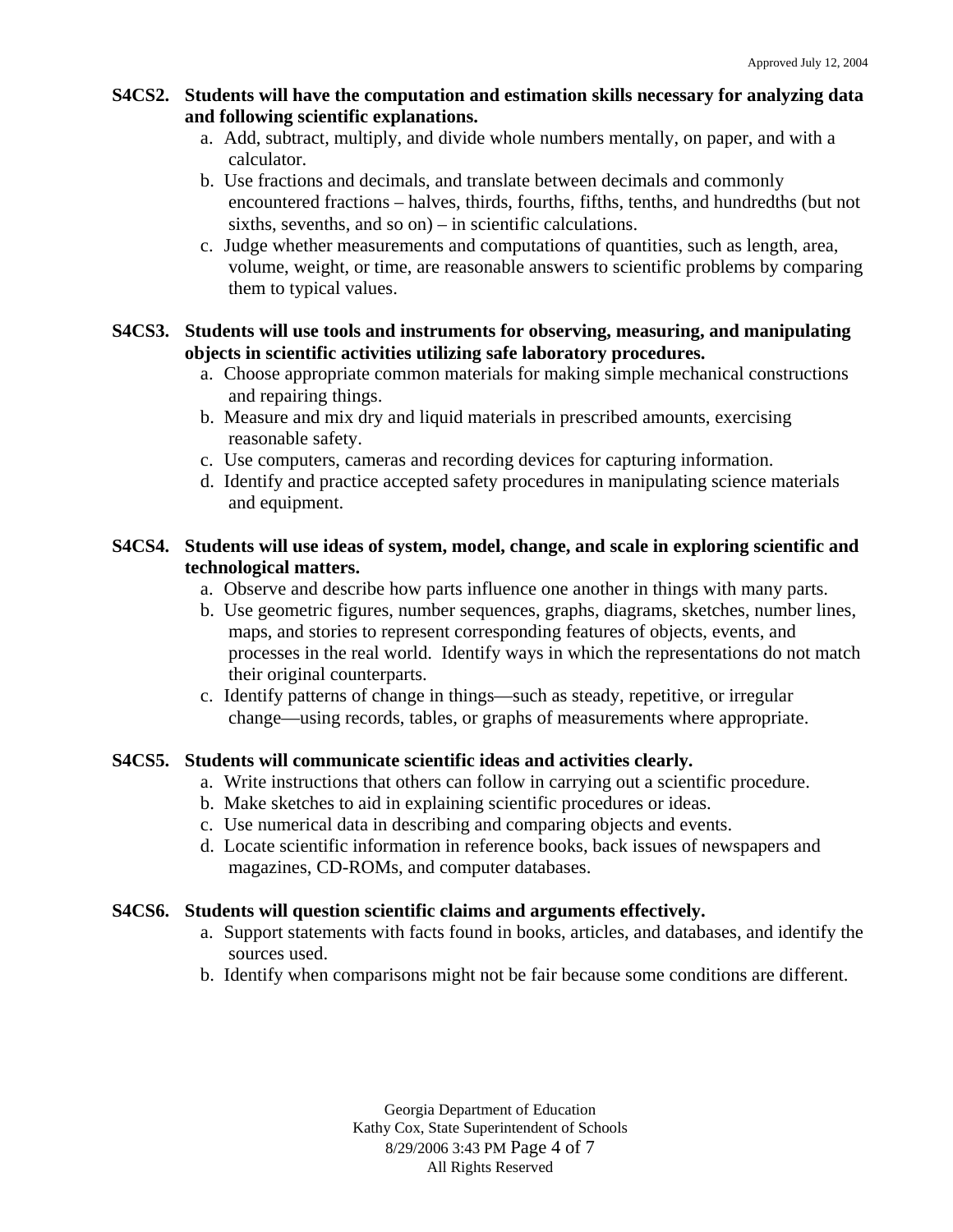#### **The Nature of Science**

## **S4CS7. Students will be familiar with the character of scientific knowledge and how it is achieved.**

Students will recognize that:

- a. Similar scientific investigations seldom produce exactly the same results, which may differ due to unexpected differences in whatever is being investigated, unrecognized differences in the methods or circumstances of the investigation, or observational uncertainties.
- b. Some scientific knowledge is very old and yet is still applicable today.

#### **S4CS8. Students will understand important features of the process of scientific inquiry.**

Students will apply the following to inquiry learning practices:

- a. Scientific investigations may take many different forms, including observing what things are like or what is happening somewhere, collecting specimens for analysis, and doing experiments.
- b. Clear and active communication is an essential part of doing science. It enables scientists to inform others about their work, expose their ideas to criticism by other scientists, and stay informed about scientific discoveries around the world.
- c. Scientists use technology to increase their power to observe things and to measure and compare things accurately.
- d. Science involves many different kinds of work and engages men and women of all ages and backgrounds.

## **Co-Requisite - Content**

#### **Earth Science**

### **S4E1. Students will compare and contrast the physical attributes of stars, star patterns, and planets.**

- a. Recognize the physical attributes of stars in the night sky such as number, size, color and patterns.
- b. Compare the similarities and differences of planets to the stars in appearance, position, and number in the night sky.
- c. Explain why the pattern of stars in a constellation stays the same, but a planet can be seen in different locations at different times.
- d. Identify how technology is used to observe distant objects in the sky.

#### **S4E2. Students will model the position and motion of the earth in the solar system and will explain the role of relative position and motion in determining sequence of the phases of the moon.**

- a. Explain the day/night cycle of the earth using a model.
- b. Explain the sequence of the phases of the moon.
- c. Demonstrate the revolution of the earth around the sun and the earth's tilt to explain the seasonal changes.
- d. Demonstrate the relative size and order from the sun of the planets in the solar system.

Georgia Department of Education Kathy Cox, State Superintendent of Schools 8/29/2006 3:43 PM Page 5 of 7 All Rights Reserved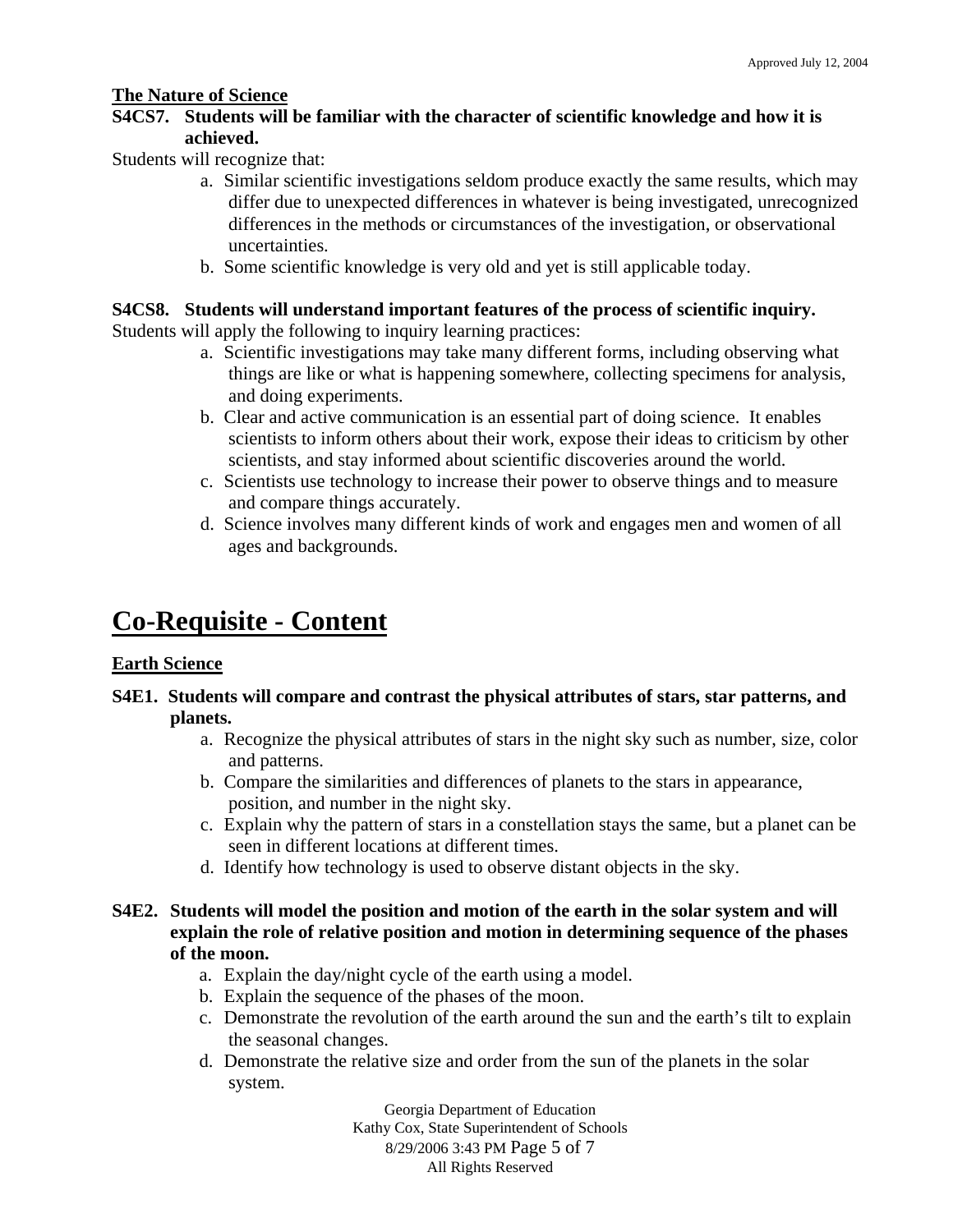## **S4E3. Students will differentiate between the states of water and how they relate to the water cycle and weather.**

- a. Demonstrate how water changes states from solid (ice) to liquid (water) to gas (water vapor/steam) and changes from gas to liquid to solid.
- b. Identify the temperatures at which water becomes a solid and at which water becomes a gas.
- c. Investigate how clouds are formed.
- d. Explain the water cycle (evaporation, condensation, and precipitation).
- e. Investigate different forms of precipitation and sky conditions. (rain, snow, sleet, hail, clouds, and fog).

## **S4E4. Students will analyze weather charts/maps and collect weather data to predict weather events and infer patterns and seasonal changes.**

- a. Identify weather instruments and explain how each is used in gathering weather data and making forecasts (thermometer, rain gauge, barometer, wind vane, anemometer).
- b. Using a weather map, identify the fronts, temperature, and precipitation and use the information to interpret the weather conditions.
- c. Use observations and records of weather conditions to predict weather patterns throughout the year.
- d. Differentiate between weather and climate.

## **Physical Science**

## **S4P1. Students will investigate the nature of light using tools such as mirrors, lenses, and prisms.**

- a. Identify materials that are transparent, opaque, and translucent.
- b. Investigate the reflection of light using a mirror and a light source.
- c. Identify the physical attributes of a convex lens, a concave lens, and a prism and where each is used.

## **S4P2. Students will demonstrate how sound is produced by vibrating objects and how sound can be varied by changing the rate of vibration.**

- a. Investigate how sound is produced.
- b. Recognize the conditions that cause pitch to vary.
- **S4P3. Students will demonstrate the relationship between the application of a force and the resulting change in position and motion on an object.** 
	- a. Identify simple machines and explain their uses (lever, pulley, wedge, inclined plane, screw, wheel and axle).
	- b. Using different size objects, observe how force affects speed and motion.
	- c. Explain what happens to the speed or direction of an object when a greater force than the initial one is applied.
	- d. Demonstrate the effect of gravitational force on the motion of an object.

Teacher note: The use of mathematical formulas is not recommended in S4P3. Fourth grade students should carry out investigations to provide a foundation of concrete experience for the abstract understandings of physical science in upper grades.

> Georgia Department of Education Kathy Cox, State Superintendent of Schools 8/29/2006 3:43 PM Page 6 of 7 All Rights Reserved